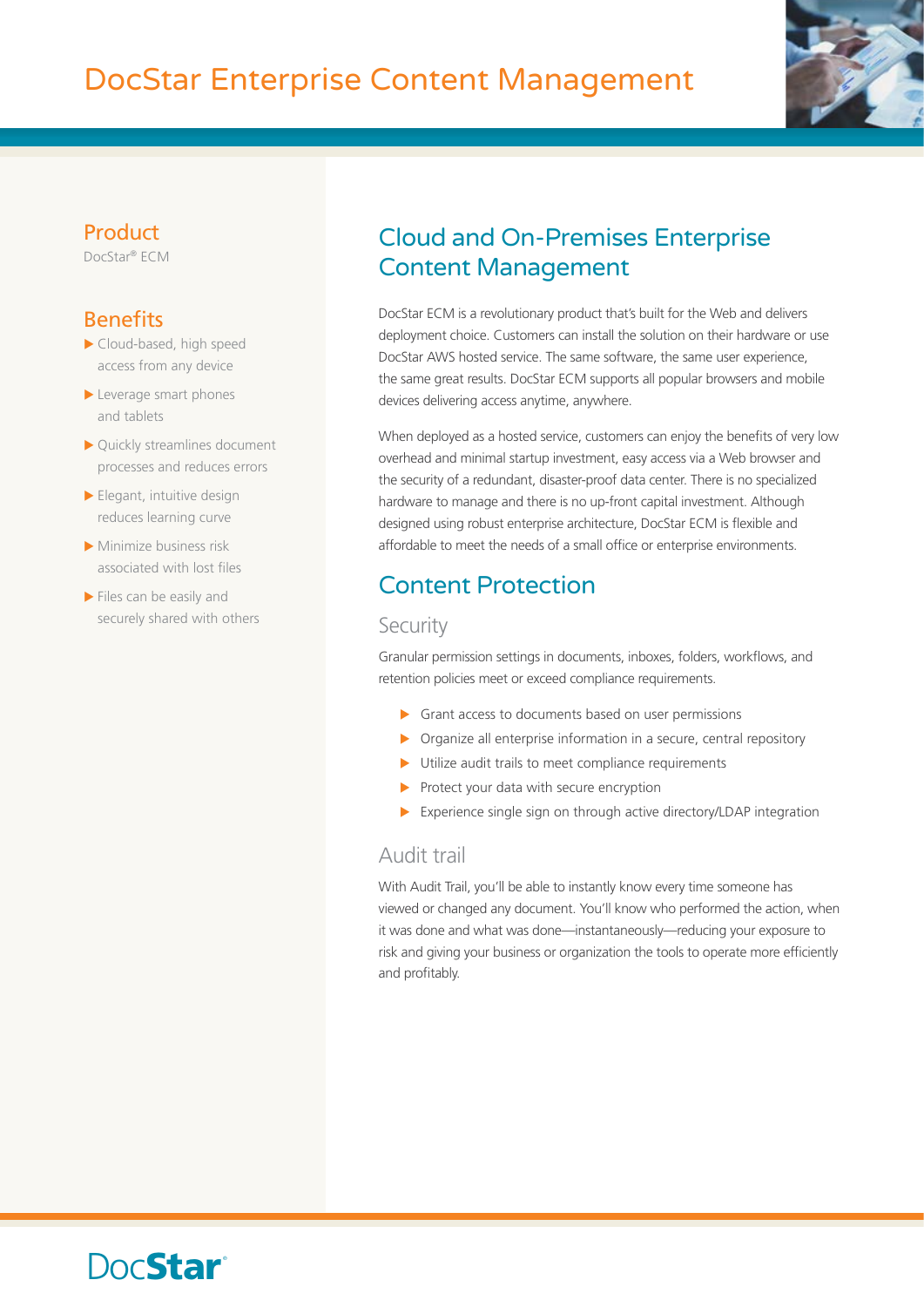#### Data center

DocStar uses a secure, state-of-the-art Data Center with Amazon Web Services (AWS) that utilizes best practices for backup, maintenance and upgrades to ensure maximum performance and availability of your business critical documents.

# Cloud

#### Deployment options

Cloud or on-premises/private cloud—any way you slice it—the same software, the same user experience, the same great results.

#### Business continuity

Safeguard your data with secure, redundant backups so you can be ready for anything.

#### Ease of use  $=$  speed to roi

Built for speed and usability, DocStar ECM provides an exceptional user experience—often with little to no training required.

#### Mobile access

- $\blacktriangleright$  Instantly access key information
- $\blacktriangleright$  Participate in content workflows
- $\blacktriangleright$  Extend collaboration to users on the go

# Collaboration

#### E-mail

Files can be easily and securely shared with others.

#### Version control

- $\blacktriangleright$  Track document versions through multiple revisions
- $\blacktriangleright$  Check-in and check-out
- $\triangleright$  Work collaboratively with multiple editors
- $\blacktriangleright$  Audit trail for all revisions—editors, order of changes and record of saved versions
- $\blacktriangleright$  Assign user access and document "states" for secure editing
- $\triangleright$  Store unlimited number of revisions
- $\blacktriangleright$  Latest version clearly identifiable
- $\blacktriangleright$  Historical record of changes made with comments

### Process Improvement

#### **Workflow**

Easily create and edit content driven workflows using an intuitive graphical canvas.

- $\triangleright$  Create custom rules to process and route content for approval
- $\triangleright$  Distribute items automatically based on business conditions
- $\blacktriangleright$  Receive real-time notification of workflow alerts and information
- $\blacktriangleright$  Monitor progress through the workflow dashboard
- $\triangleright$  Complement existing business applications and technologies

#### Intelligent data capture

Capture documents from virtually any input device in any location.

- $\triangleright$  Centralized storage accessible from widely distributed locations
- $\blacktriangleright$  Easily import/save documents from applications and file systems
- $\blacktriangleright$  Automated indexing—advanced OCR, barcodes, Regex pattern matching, formatting
- $\blacktriangleright$  Embedded browser-based scanning
- $\triangleright$  Smart text extraction and evaluation of data from content

#### Electronic forms

Easily create custom forms with drag and drop technology.

- $\blacktriangleright$  Easy to us drag and drop forms builder
- $\blacktriangleright$  Auto-populate data from other systems
- $\blacktriangleright$  Permission-based security
- $\blacktriangleright$  Automated e-mail alerts for forms status